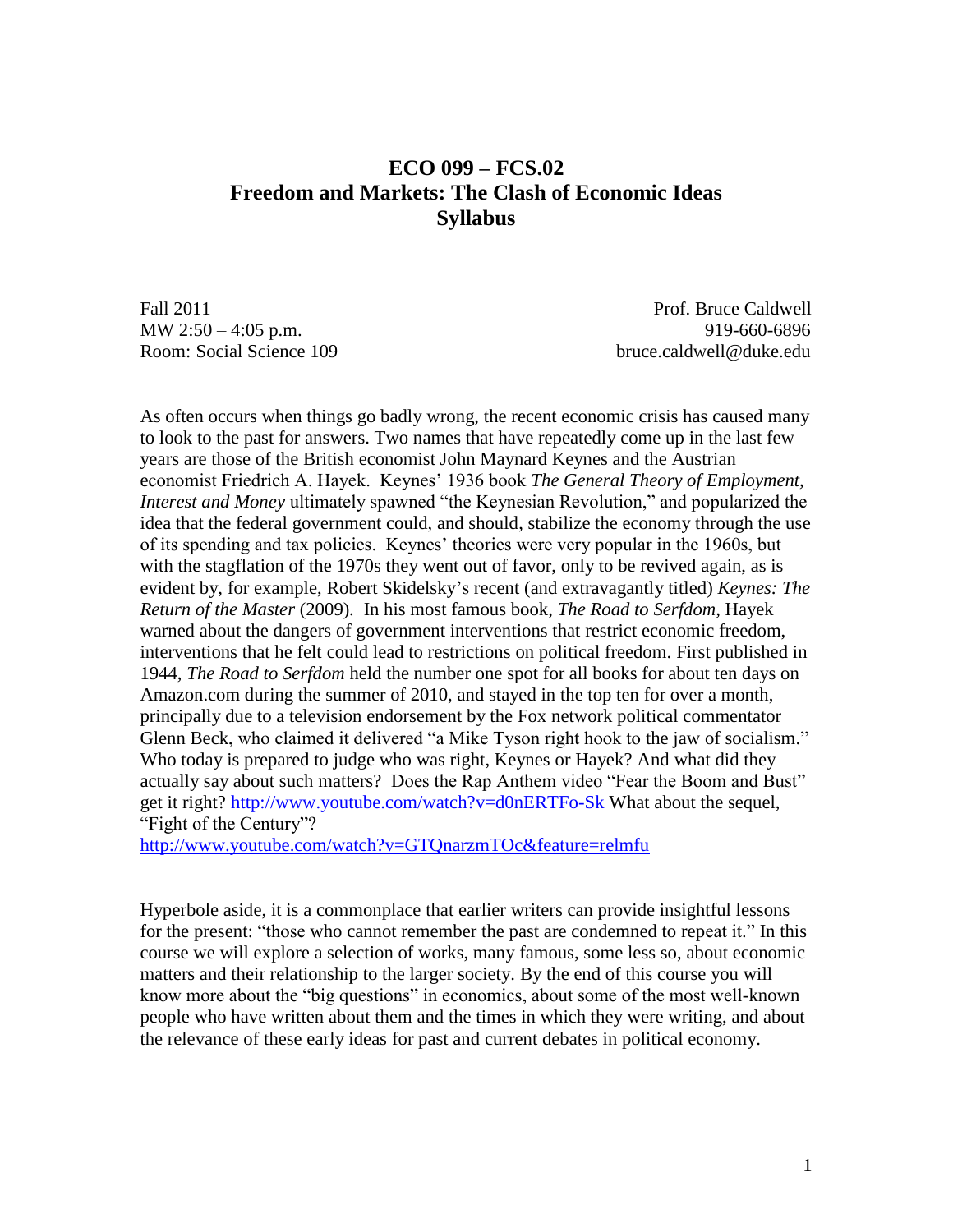Course Structure and Requirements:

The course will be run partly as a lecture, and partly as a seminar, where we discuss common readings. I will lead the discussion on certain topics, and students will be chosen to lead others. Whatever the format, the basic requirement is to have read and thought about the material **before class**, and even if the format is a lecture, to be prepared to discuss it. To encourage you, before certain classes I will ask you to prepare a 1-2 page typed "response" to the assigned reading, which you will turn in at the end of the class. The "responses" should provide us with a good starting point for our class discussions.

The syllabus should be considered provisional, and topics may be added or deleted as we go along. The number of topics ultimately covered will depend on how quickly we move through the material.

Grades will be determined as follows: 20% for the assigned "response" papers, for general seminar participation, and for performance leading the seminar presentations; 40% for performance on a mid-term, which will consist in answering a subset of essay questions that you will have seen in advance; and 40% for your performance on a final exam.

For a discussion class like this one to be a success, everyone must attend class and participate: your absence imposes negative externalities on your classmates and on me. If you cannot commit to this, this class is not for you. Any absence not signed off on by your dean is graded as a zero, as is any failure to turn in the reading response. Excused absences usually will require some sort of onerous make-up assignment (Malthus would approve!). I will attempt to keep you informed about your participation/ response paper/ presentation performance grade during the course of the semester.

Students will purchase the two texts indicated below. PDFs of other material (articles and book excerpts) will either be posted on Blackboard or their availability online will be noted.

We will have a couple of guest lectures during the semester who may assign their own material. One of these will be Professor John Lewis, who will lead a discussion on Ayn Rand.

#### Texts:

Robert Tucker, ed. *The Marx-Engel Reader*. 2<sup>nd</sup> Ed. New York: Norton, 1978. Paperback.

F.A. Hayek, *The Road to Serfdom: Texts and Documents,* edited by Bruce Caldwell. Chicago: University of Chicago Press, 2007. paperback.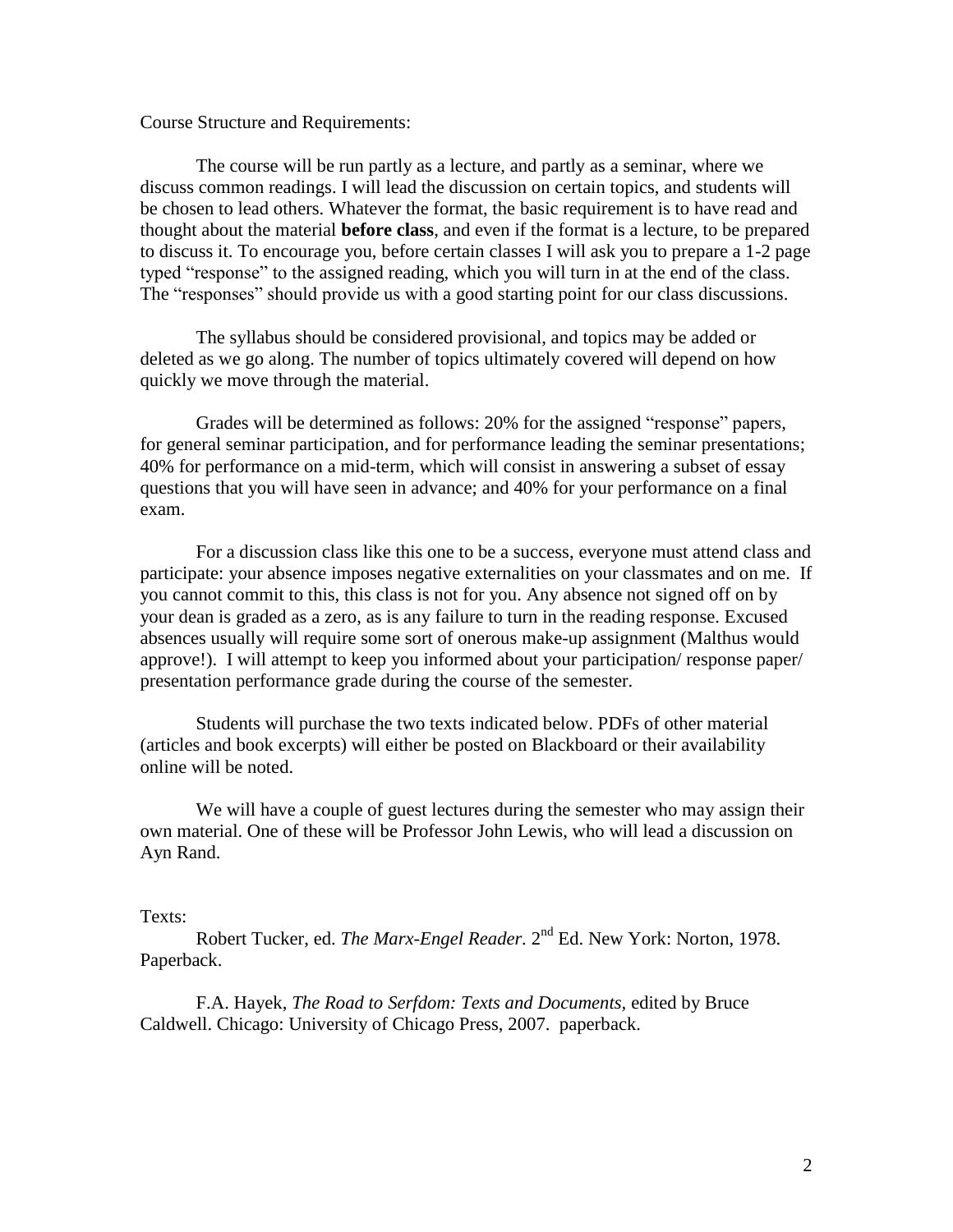#### Course Outline

### 1. Mercantilism

Readings:

Jacob Viner, "Mercantilist Thought" (1968), in Jacob Viner, *Essays on the Intellectual History of Economics,* ed. Douglas Irwin (Princeton: Princeton University Press, 1991),pp. 262-276. Blackboard.

Thomas Mun, England's Treasure by Forraign Trade (1664), chapters 2 & 3. [http://books.google.com/books?id=HSo5AAAAMAAJ&printsec=frontcover&source](http://books.google.com/books?id=HSo5AAAAMAAJ&printsec=frontcover&source=gbs_ge_summary_r&cad=0#v=onepage&q&f=false)  $=$ gbs ge summary r&cad=0#v=onepage&q&f=false

#### 2. Adam Smith

Readings:

Jacob Viner, "Adam Smith and Laissez-Faire" (1927), in Jacob Viner, *Essays,* pp. 85- 113. Blackboard.

Smith, Theory of Moral Sentiments (1766), excerpts. Blackboard. Smith, *The Wealth of Nations* (1776), Book I, chapters 1, 2, 3 (sections 1 – 4), 4 (sections 1-4, 11-18), 7 (sections 1 – 33), 10 (section 82), 11 (sections 262-264). Book II, chapter 3 (sections  $1 - 3$ ,  $12 - 18$ ,  $30 - 32$ ); Book IV, chapter 1 (sections  $1 - 10$ ), 2 (sections 1-15, 23-24, 31, 37-38, 40, 43). <http://www.econlib.org/library/Smith/smWN.html>

# 3. Thomas Robert Malthus

Readings:

Emile Guillaumin, *The Life of a Simple Man* (1904) (Hanover, N. H.: University Press of New England, 1983), chapters 42 and 43. Blackboard. Thomas Robert Malthus, *An Essay on the Principle of Population* (1798)*,* Preface, chapters 1, 2 (sections 1-17, 33-37 only), 4 (sections 7-15 only), 5 (sections 1-14, 23- 30 only) at<http://www.econlib.org/library/Malthus/malPop.html>

4. Karl Marx and Friedrich Engels

Readings:

From *The Marx-Engels Reader*: Marx and Engels, "The Communist Manifesto" (1848), pp. 473-91; 499-500. Omit section III Marx, "Marx on the History of His Opinions" (1859), pp. 3-6. Engels, "Socialism: Utopian and Scientific" (1880), pp. 681-717. Marx, "Wage Labor and Capital" (1849), pp. 203-17. Marx, Capital, vol. 1 (1867), pp. 329-36, 436-38.